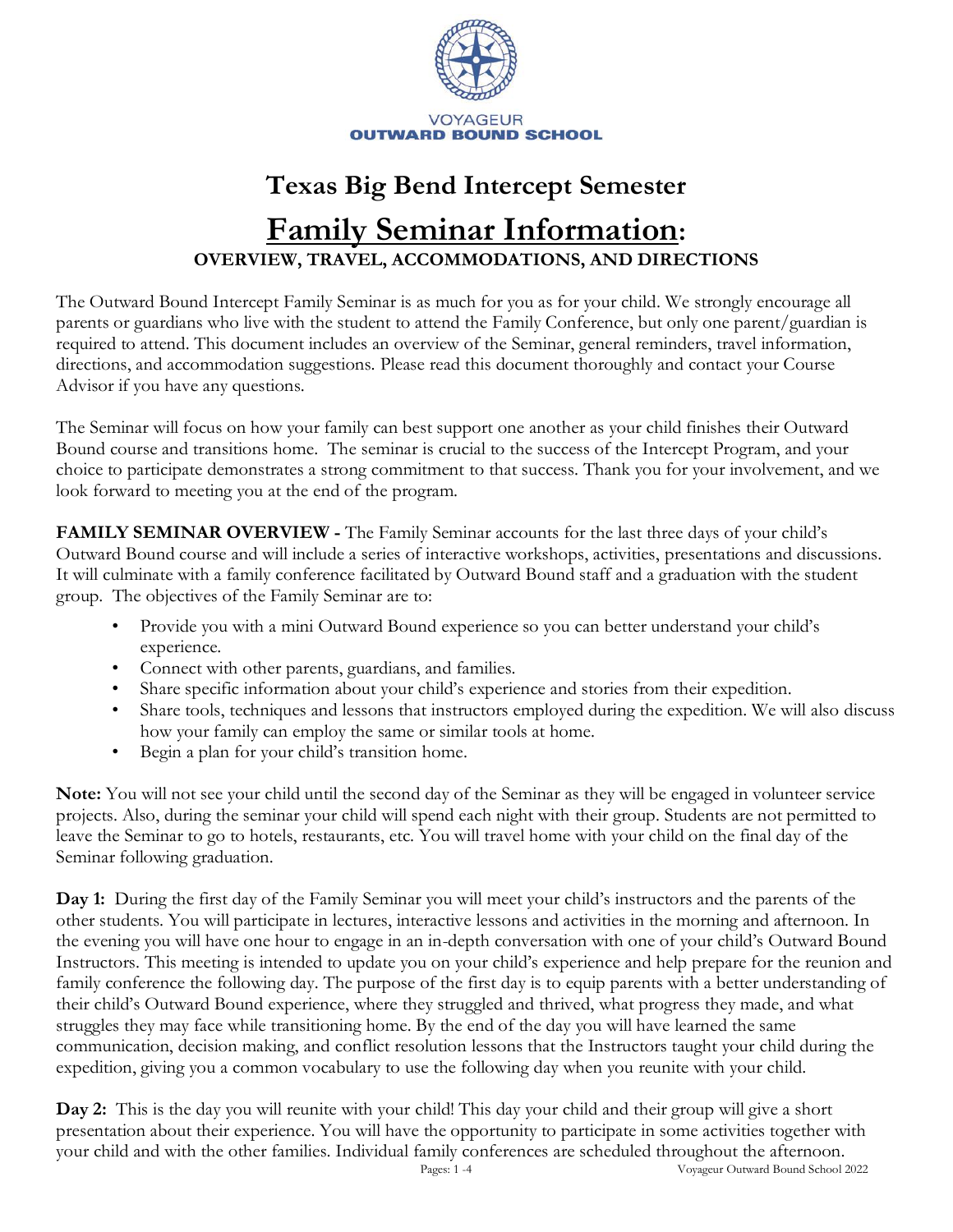

You will have one-and-a-half hour scheduled to have a conversation with your child that will be facilitated by one of their Instructors. This conversation will touch on some of the issues from the past, but is intended to retain a focus on the future. It aims to be the beginning of a conversation that you and your child will continue in the days and weeks to come. It will allow you to reconnect and to begin making a plan for your child's transition home.

**Day 3:** On the final day, we will begin with conversations and course closure with the large group of parents. Then there will be a graduation ceremony for your child and their group. The graduation ceremony is an important part of your child's course as it provides recognition of their accomplishments at Outward Bound and acknowledges the transition and challenges ahead. You will travel home together with your child on this day.

| Day 1           |                        | Day 2              |                                                  | Day 3     |                    |
|-----------------|------------------------|--------------------|--------------------------------------------------|-----------|--------------------|
| 7:30am          | Registration and       | $7:30$ am          | <b>Breakfast</b>                                 | $7:30$ am | <b>Breakfast</b>   |
|                 | breakfast              |                    | 8:00-11:00am Reunion, activities, and            | 8:00am    | Course closure     |
| 8:00-11:30am    | Lectures, activities,  |                    | student presentation                             |           | with parent group  |
|                 | discussions.           | 11:00am            | Lunch                                            | 9:45am    | Graduation         |
| 11:30-12:30pm   | Lunch                  | 11:30-6:15pm       | 1.5-hour scheduled                               | 10:30am   | Final group circle |
| 12:30-2:45pm    | Lectures, activities,  |                    | conference with your child                       | 11:00am   | Outward Bound      |
|                 | discussions (cont).    |                    | and an instructor. Other<br>activities scheduled |           |                    |
| $3:00-8:15$ pm* | 1-hour scheduled       |                    | throughout the afternoon.                        |           |                    |
|                 | conference with an     | 6:30 <sub>pm</sub> | Dinner with parents,                             |           |                    |
|                 | instructor             |                    |                                                  |           |                    |
|                 | *Dinner is on your own |                    | students, and staff                              |           |                    |
|                 | this evening.          |                    |                                                  |           |                    |

**WHAT TO BRING -** It is important that you arrive prepared with:

- 1. **Workbook:** You will receive an email from our Intercept Associate Program Director within the first 2 days of the course. This email will direct you to download the workbook from your course website where it will be made available. This workbook is your daily "homework" while your child is away. It provides you a parallel experience to that of your child's Outward Bound course and is intended to keep you connected with the experience as well as prepare you for the Family Seminar.
- 2. **Letter to your child:** You will find guidelines for crafting this letter in the "Week 7" section of the workbook.
- 3. **[Narrative Request Form:](https://forms.gle/vwb8D7ofR4AjfWUH8)** The Narrative is a written account of your child's Outward Bound course written by their instructors. This document can be provided to parents, schools, bosses, therapists, colleges etc. Click the link above to confirm the email addresses to which you would like us to send the narrative.

**Note: Please do not bring gifts, treats, mail, or electronics for your child.** After an extended period in the wilderness these items have a great influence on students and can greatly distract from the overall goals of the Seminar. Please hold these items until after Graduation.

**WHAT TO WEAR -** Please dress in whatever is comfortable for you. Activities at the seminar are non-strenuous and primarily indoors. We recommend casual, comfortable clothes and shoes. Please note that weather in this area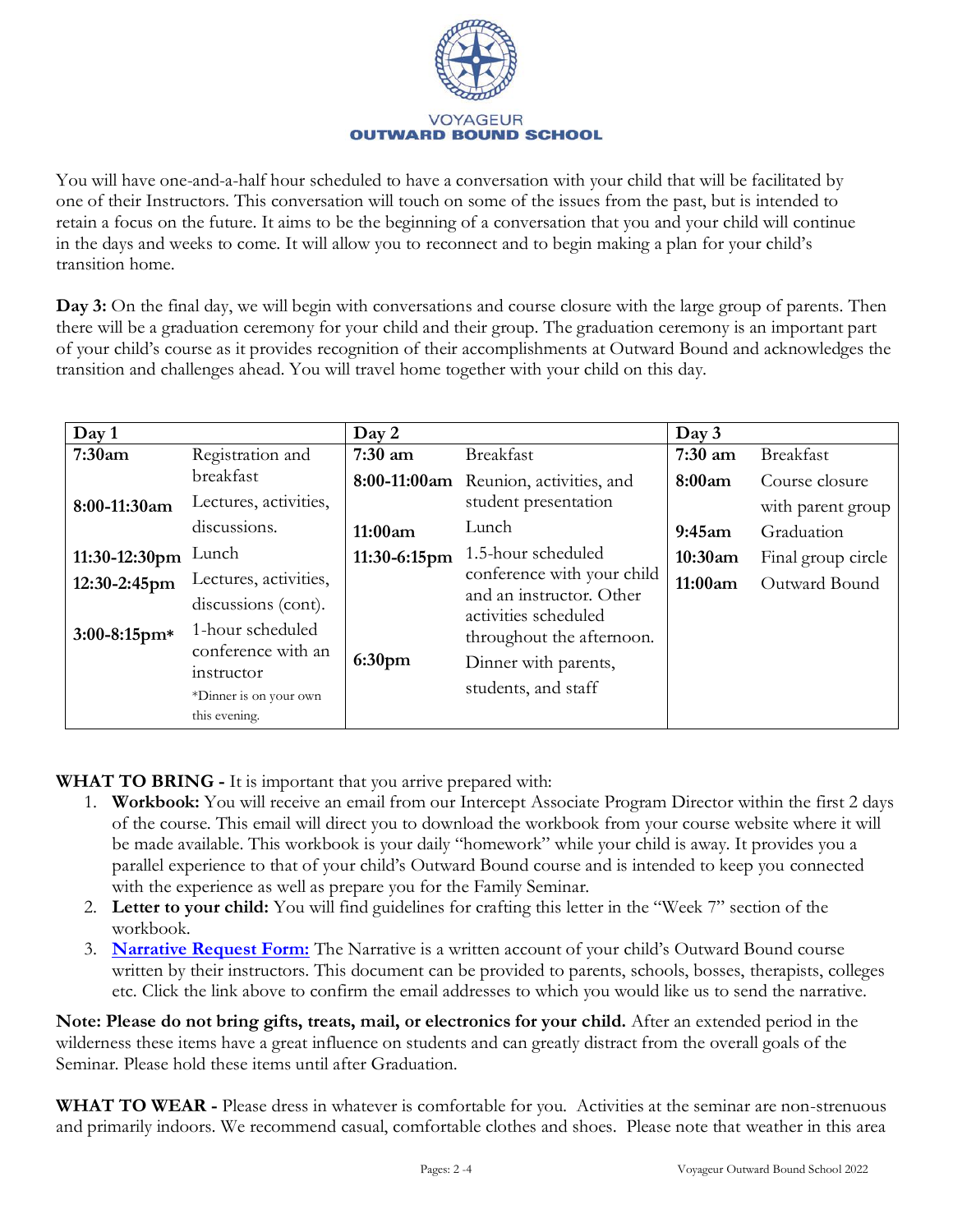

can be unpredictable. Bring clothing for chilly and rainy weather (sweatshirt, sweater, raincoat or jacket), as well as lightweight clothing for warmer weather.

### **Travel to/from the Family Seminar:**

Please make no travel arrangements until your child has been medically approved for the course.

## **SEMINAR LOCATION**

#### **Radisson Hotel El Paso Airport**

1770 Airway Blvd., El Paso, TX 79925 (915) 772-3333

#### **DATES**

| <b>Course Number(s):</b> | <b>Family Seminar Dates:</b>                                     |
|--------------------------|------------------------------------------------------------------|
| ' VRSF-271               | Saturday, March 19 <sup>th</sup> -Monday, March 21 <sup>st</sup> |
| VRSF-272                 | Saturday, December 3rd - Monday, December 5 <sup>th</sup>        |

**TRAVELING TO THE FAMILY SEMINAR –** Please arrive in El Paso on **Friday**. **Seminars begin early in the morning on Saturday so it is very important that you arrive the day before.** After arriving at the Radisson, please follow the signs to the left of the lobby for the Valencia Room. Our staff will be available to greet you.

The El Paso Airport serves El Paso, TX and is VERY close to the Seminar Location. Car rental is available at the airport and many hotels provide a complimentary airport pick-up.

**TRAVELING HOME FROM THE FAMILY SEMINAR -** The Family Seminar ends no later than 11:00 AM on the last day of the course. We cannot guarantee you will make any flights before 12:30 PM out of El Paso. Please plan your itinerary accordingly.

**TRANSPORTATION AND ACCOMMODATION** – We recommend staying at the Radisson or one of the many hotels nearby. Families have also been happy with their stay at the Comfort Inn and Suites, Hilton Garden Inn, and Holiday Inn Express.

Many other hotels are within twenty minutes of the Radisson if you'd like to stay elsewhere. Should you choose to stay at a hotel other than the Radisson, you may find it easiest, and in some ways more economical, to rent a car. Major car rental companies are available at the El Paso Airport.

- **Do NOT make travel arrangements until your child has been medically approved for the course.**
- **However, once your child has been approved, book accommodation as soon as possible. El Paso is a popular winter vacation destination and hotels fill very quickly during winter weekends.**